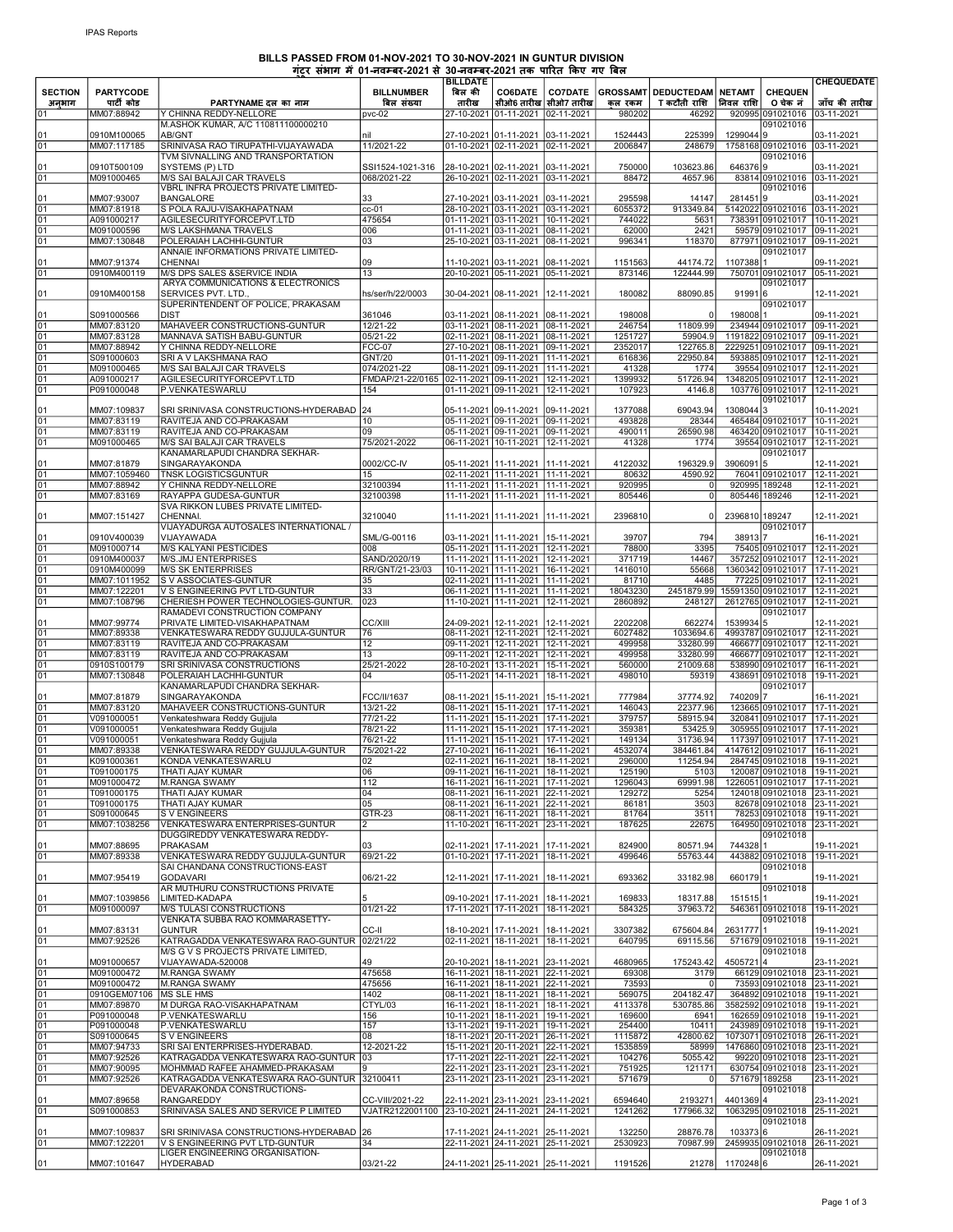| <b>SECTION</b>                     | <b>PARTYCODE</b>           |                                                                                         | <b>BILLNUMBER</b>                                                                                    | <b>BILLDATE</b><br>बिल की | <b>CO6DATE</b>                                                           | <b>CO7DATE</b>                       |                      | <b>GROSSAMT DEDUCTEDAM NETAMT</b> |                                      | <b>CHEQUEN</b>                                                     | <b>CHEQUEDATE</b>        |
|------------------------------------|----------------------------|-----------------------------------------------------------------------------------------|------------------------------------------------------------------------------------------------------|---------------------------|--------------------------------------------------------------------------|--------------------------------------|----------------------|-----------------------------------|--------------------------------------|--------------------------------------------------------------------|--------------------------|
| अनभाग<br>01                        | पार्टी कोड<br>0910M400037  | PARTYNAME दल का नाम<br>M/S.JMJ ENTERPRISES                                              | बिल संख्या<br>OBHS/2019/13                                                                           | तारीख                     | 17-11-2021 25-11-2021                                                    | सीओ6 तारीख  सीओ7 तारीख<br>25-11-2021 | कल रकम<br>400966     | T कटौती राशि<br>26495             | निवल राशि                            | 0 चेक नं<br>374471 091021018 26-11-2021                            | जॉच की तारीख             |
| 01                                 | P091000048                 | P.VENKATESWARLU                                                                         | 158                                                                                                  |                           | 22-11-2021 25-11-2021 25-11-2021                                         |                                      | 83300                | 3571                              |                                      | 79729 091021018 26-11-2021                                         |                          |
| 01<br>01                           | S091000855<br>B091000228   | S.VENKATESWARA REDDY<br><b>B.MALLIKARJUNA RAO</b>                                       | Nil<br>Nil                                                                                           |                           | 24-11-2021 25-11-2021 25-11-2021<br>24-11-2021 25-11-2021 25-11-2021     |                                      | 476989<br>496601     | 63269<br>65343                    |                                      | 413720 091021018 26-11-2021<br>431258 091021018 26-11-2021         |                          |
| 01                                 | S091000855                 | S.VENKATESWARA REDDY                                                                    | Nil                                                                                                  |                           | 24-11-2021 25-11-2021 25-11-2021                                         |                                      | 495887               | 64466                             |                                      | 431421 091021018 26-11-2021<br>091021018                           |                          |
| 01                                 | MM07:83497                 | SRINIVASA EDIFICE PVT LTD-SECUNDERABAD                                                  | 2021-22/0341                                                                                         |                           | 13-11-2021 25-11-2021                                                    | 25-11-2021                           | 2302754              | 112407.97                         | 21793986                             |                                                                    | 26-11-2021               |
| 01<br>$\overline{01}$              | R091000138<br>MM07:88229   | R. VENKATA NARAYANA<br>VRISA TECHNOLOGIES-VIJAYAWADA                                    | nil<br>20                                                                                            |                           | 24-11-2021 25-11-2021<br>30-08-2021 25-11-2021                           | 25-11-2021<br>26-11-2021             | 494382<br>910000     | 65055<br>45268                    |                                      | 429327 091021018 26-11-2021<br>864732 091021018 26-11-2021         |                          |
| 01                                 | M091000714                 | <b>M/S KALYANI PESTICIDES</b>                                                           | 009                                                                                                  |                           | 18-11-2021 26-11-2021                                                    | 30-11-2021                           | 38999                | 1682                              |                                      | 37317 091021019 30-11-2021                                         |                          |
| 01                                 | MM07:89338                 | VENKATESWARA REDDY GUJJULA-GUNTUR                                                       | 79/2021-22                                                                                           |                           | 25-11-2021 26-11-2021                                                    | 26-11-2021                           | 1150804              | 57570.92                          |                                      | 1093233 091021018 26-11-2021<br>091021018                          |                          |
| 01<br>01                           | MM07:83497<br>M091000465   | SRINIVASA EDIFICE PVT LTD-SECUNDERABAD<br>M/S SAI BALAJI CAR TRAVELS                    | 2021-22/0360<br>079                                                                                  |                           | 25-11-2021 26-11-2021 26-11-2021<br>18-11-2021 26-11-2021 30-11-2021     |                                      | 1144807<br>51660     | 33668.92<br>2176                  | 11111387                             | 49484 091021019 30-11-2021                                         | 26-11-2021               |
| $\overline{01}$                    | 0910M200254                | M RANGASWAMY                                                                            | 115                                                                                                  |                           | 24-11-2021 26-11-2021                                                    | 29-11-2021                           | 1149665              | 44105.97                          |                                      | 1105559 091021018 30-11-2021                                       |                          |
| 01<br>$\overline{01}$              | M091000465<br>M091000741   | M/S SAI BALAJI CAR TRAVELS<br>MOPARTHI SRINIVASA RAO                                    | 077/2021-22<br>006                                                                                   |                           | 19-11-2021 26-11-2021 30-11-2021<br>19-11-2021 26-11-2021                | 30-11-2021                           | 41328<br>41625       | 1774<br>1784.99                   |                                      | 39554 091021019 30-11-2021<br>39840 091021019 30-11-2021           |                          |
| 01                                 | 0910M400037                | M/S.JMJ ENTERPRISES                                                                     | CV/GNT/01                                                                                            |                           | 11-11-2021 28-11-2021                                                    | 30-11-2021                           | 114774               | 4399.88                           |                                      | 110374 091021019 30-11-2021                                        |                          |
| $\frac{01}{01}$                    | 0910P500159<br>0910M400037 | PVENKATESWRALU<br>M/S.JMJ ENTERPRISES                                                   | 159<br>CV/GNT/03                                                                                     |                           | 23-11-2021 28-11-2021 29-11-2021<br>11-11-2021 28-11-2021                | 30-11-2021                           | 176481<br>115588     | 7209.86<br>4430.84                |                                      | 169271 091021018 30-11-2021<br>111157 091021019 30-11-2021         |                          |
| 01<br>01                           | 0910M400037<br>MM07:122201 | M/S.JMJ ENTERPRISES<br>V S ENGINEERING PVT LTD-GUNTUR                                   | CV/GNT/02<br>35                                                                                      |                           | 11-11-2021 28-11-2021<br>22-11-2021 29-11-2021                           | 30-11-2021<br>29-11-2021             | 117660<br>1933769    | 4507<br>54237.94                  |                                      | 113153 091021019 30-11-2021<br>1879531 091021018 30-11-2021        |                          |
| $\overline{02}$                    | M091000465                 | M/S SAI BALAJI CAR TRAVELS                                                              | 069/2021-22                                                                                          |                           | 25-10-2021 02-11-2021 02-11-2021                                         |                                      | 41328                | 1774                              |                                      | 39554 091021016 02-11-2021                                         |                          |
| 02                                 | 0910S700233                | SENIOR ACCOUNTS OFFICER, OPERATION<br>CIRCLE, TSSPDCL, NALGONDA                         | Nil                                                                                                  |                           | 25-10-2021 02-11-2021                                                    | 02-11-2021                           | 43505                | $\mathbf{0}$                      |                                      | 43505 189230                                                       | 03-11-2021               |
| 02                                 | 0910S300148                | SENIOR ACCOUNTS OFFICER, TSSPDCL, O.C,<br>NALGONDA                                      | Nil                                                                                                  |                           | 25-10-2021 02-11-2021                                                    | 02-11-2021                           | 44558                | $\mathbf{0}$                      |                                      | 44558 189231                                                       | 03-11-2021               |
| $\overline{02}$                    | 0910S400152                | SAO, TSSPDCL, OC, NALGONDA                                                              | Nil                                                                                                  |                           | 25-10-2021 02-11-2021 02-11-2021                                         |                                      | 56284                | 0                                 |                                      | 56284 189229                                                       | 03-11-2021               |
| 02<br>02                           | T091000131<br>S091000630   | THE FA & CCA, TSSPDCL, HYDERABAD<br>SR.DCM/GNT 100013049534                             | Nil<br>346687                                                                                        |                           | 28-10-2021 02-11-2021 02-11-2021<br>01-11-2021 05-11-2021 10-11-2021     |                                      | 162028<br>56017      | <sup>0</sup><br>$\mathbf 0$       |                                      | 162028 091021016<br>56017 189243                                   | 03-11-2021<br>11-11-2021 |
| 02                                 | S091000630                 | SR.DCM/GNT 100013049534                                                                 | 346689                                                                                               |                           | 03-11-2021 05-11-2021 05-11-2021                                         |                                      | 80000                | 0                                 |                                      | 80000 189233                                                       | 05-11-2021               |
| 02                                 | D091000070                 | DR.RAMESHCARDIAC AND MULTI SPECIAL<br>HOSPITAL.PVT.LTD                                  | GNT/MD.438                                                                                           |                           | 13-09-2021 05-11-2021                                                    | 05-11-2021                           | 32870                | 3287                              | 295830                               | 091021017                                                          | 05-11-2021               |
| $\frac{02}{02}$                    | 0910A400139<br>0910A400139 | AO(CASH), BSNL, GUNTUR<br>AO(CASH), BSNL, GUNTUR                                        | sdcap0020970979<br>sdcap0020983707                                                                   |                           | 03-10-2021 05-11-2021 08-11-2021<br>03-10-2021 05-11-2021 08-11-2021     |                                      | 1131<br>1115         | 0<br>0l                           |                                      | 1131 189234<br>1115 189234                                         | 09-11-2021<br>09-11-2021 |
| 02                                 | 0910A400139                | AO(CASH), BSNL, GUNTUR                                                                  | SDCAP0020932138 03-10-2021 05-11-2021 08-11-2021                                                     |                           |                                                                          |                                      | 872                  | 0l                                |                                      | 872 189234                                                         | 09-11-2021               |
| 02<br>$\overline{02}$              | 0910A400139<br>0910A400139 | AO(CASH), BSNL, GUNTUR<br>AO(CASH), BSNL, GUNTUR                                        | SDCAP0020841459 03-10-2021 05-11-2021<br>SDCAP0020921018 03-10-2021 05-11-2021 09-11-2021            |                           |                                                                          | 08-11-2021                           | 696<br>1583.83       | $\Omega$<br>0.83                  |                                      | 696 189234<br>1583 189238                                          | 09-11-2021<br>10-11-2021 |
|                                    |                            | SENIOR ACCOUNTS OFFICER, TSSPDCL,                                                       |                                                                                                      |                           |                                                                          |                                      |                      |                                   |                                      |                                                                    |                          |
| 02<br>02                           | S091000607<br>S091000583   | YADADRI, BHOINGIR.(TSS/RMNP/1253)<br>SAO,TSSPDCL,NALGONDA                               | YDD1253<br><b>NLG1282</b>                                                                            |                           | 26-10-2021 08-11-2021<br>26-10-2021 09-11-2021 09-11-2021                | 08-11-2021                           | 15981543<br>13747678 | 01                                | 0 15981543 189236<br>13747678 189240 |                                                                    | 09-11-2021<br>10-11-2021 |
| 02                                 | 0910S700234                | SENIOR ACCOUNTS OFFICER, OPERATION<br>CIRCLE, APSPDCL, KURNOOL                          | Nil                                                                                                  |                           | 08-11-2021 09-11-2021                                                    | 09-11-2021                           | 204097               | $\mathbf{0}$                      | 204097 2                             | 091021017                                                          | 10-11-2021               |
| 02                                 | A091000161                 | APSPDCL HT KNL 688 Nandyal                                                              | Nil                                                                                                  |                           | 08-11-2021 09-11-2021                                                    | 09-11-2021                           | 84524                | $\overline{0}$                    |                                      | 84524 091021017                                                    | 10-11-2021               |
| $\overline{02}$                    | 0910S400036                | SAO, APSPDCL, OC, ONGOLE<br>SEVASUPREME DETECTIVE & SECURITY                            | Nil                                                                                                  |                           | 08-11-2021 09-11-2021 09-11-2021                                         |                                      | 100986               | <sup>0</sup>                      |                                      | 100986 091021017<br>091021017                                      | 10-11-2021               |
| 02                                 | S091000571                 | <b>SERVICES PVT LTD</b>                                                                 | AP/10302021-22                                                                                       |                           | 03-11-2021 10-11-2021                                                    | 11-11-2021                           | 77231                | 3013                              | 74218 5                              |                                                                    | 12-11-2021               |
| $\frac{02}{02}$                    | S091000630<br>0910R100130  | SR.DCM/GNT 100013049534<br>RAILTEL CORPORATION OF INDIA LIMITED                         | 346690<br>RCL/SR/SC/20-21/                                                                           |                           | 03-11-2021 10-11-2021 10-11-2021<br>19-05-2021   10-11-2021   11-11-2021 |                                      | 88500<br>42480       | 0<br>$\mathbf 0$                  |                                      | 88500 189242<br>42480 091021017 12-11-2021                         | 10-11-2021               |
| $\overline{02}$<br>02              | R091000102<br>MM07:63239   | Reliance Jio Infocomm Ltd<br>SREE RAMA ENTERPRISES-GUNTUR                               | 527500072633<br>18                                                                                   |                           | 01-11-2021 11-11-2021 12-11-2021<br>11-10-2021 12-11-2021                | $12 - 11 - 2021$                     | 972.32<br>10000      | 0.32<br>0                         |                                      | 972 091021017 12-11-2021<br>10000 091021017 12-11-2021             |                          |
| $\overline{02}$                    | 0910S400031                | SAO, OP, APSPDCL, GUNTUR                                                                | Nil                                                                                                  |                           | 09-11-2021 12-11-2021 12-11-2021                                         |                                      | 739006               | $\circ$                           |                                      | 739006 091021017 12-11-2021                                        |                          |
| 02                                 | 0910T400108                | SAO, APSPDCL, O.C, ONGOLE<br>ASSISTANT ACCOUNTS OFFICER, ER                             | Nil                                                                                                  |                           | 10-11-2021 12-11-2021 12-11-2021                                         |                                      | 244582               | 0                                 |                                      | 244582 091021017 12-11-2021<br>091021017                           |                          |
| 02<br>02                           | 0910T200038<br>S091000519  | OFFICE, APSPDCL, NANDYAL<br><b>SE O CRDA AMRAVATHI</b>                                  | Nil<br>Nil                                                                                           |                           | 10-11-2021  12-11-2021<br>10-11-2021 12-11-2021 12-11-2021               | 12-11-2021                           | 90160<br>116775      | $\mathbf{0}$<br>0l                | 90160 6                              | 116775 091021017 12-11-2021                                        | 12-11-2021               |
|                                    |                            | AAO, ERO, APSPDCL, NANDIKOTKUR(                                                         |                                                                                                      |                           |                                                                          |                                      |                      |                                   |                                      | 091021017                                                          |                          |
| 02                                 | 0910A300017                | <b>KURNOOL DT.)</b><br>DR.RAMESHCARDIAC AND MULTI SPECIAL                               | Nil                                                                                                  |                           | 10-11-2021 12-11-2021                                                    | 12-11-2021                           | 3441                 | $\overline{0}$                    | 3441 6                               | 091021017                                                          | 12-11-2021               |
| 02<br>02                           | D091000070<br>M091000481   | HOSPITAL.PVT.LTD                                                                        | GNT/md.438                                                                                           |                           | 27-09-2021 12-11-2021<br>27-10-2021 14-11-2021                           | 12-11-2021<br>15-11-2021             | 684223<br>60000      | 68422                             | 6158016                              | 60000 091021017 16-11-2021                                         | 12-11-2021               |
| 02                                 | 0910M400085                | M/S P.OBUL REDDY & SONS<br>M/S AWARD DATA SYSTEMS                                       | 21-22/03IN00290<br>99                                                                                |                           | 08-11-2021   14-11-2021   15-11-2021                                     |                                      | 10050                | 0l                                |                                      | 10050 091021017 16-11-2021                                         |                          |
| $\overline{02}$<br>02              | 0910S400174<br>0910S400175 | SAO, APSPDCL, OC, GNT (HT SC NO.240)<br>SAO, APSPDCL, OC, GUNTUR (HT SC NO.698)         | Nil<br>Nil                                                                                           |                           | 05-11-2021 15-11-2021 15-11-2021<br>05-11-2021 15-11-2021 15-11-2021     |                                      | 910724<br>380834     | $\circ$<br>0                      |                                      | 910724 091021017 16-11-2021<br>380834 091021017 16-11-2021         |                          |
| 02                                 | 0910S400176                | SAO, APSPDCL, OC, GUNTUR (HT SC NO.843)                                                 | Nil                                                                                                  |                           | 05-11-2021 15-11-2021 15-11-2021                                         |                                      | 90987                | $\circ$                           |                                      | 90987 091021017 16-11-2021                                         |                          |
| 02<br>02                           | 0910S400178<br>0910S400179 | SAO, APSPDCL, OC, GUNTUR (HTSC NO.3661)<br>SAO, APSPDCL, OC, GUNTUR (HT SC NO.3690) Nil | Nil                                                                                                  |                           | 05-11-2021 15-11-2021<br>05-11-2021 15-11-2021 15-11-2021                | 15-11-2021                           | 153619<br>70910      | $\overline{0}$<br>$\circ$         |                                      | 153619 091021017 16-11-2021<br>70910 0910 21017                    | 16-11-2021               |
|                                    |                            | SAO, ERO, APSPDCL, VIDYUT BHAVAN                                                        | Nil                                                                                                  |                           | 05-11-2021 15-11-2021                                                    |                                      |                      | $\mathbf{0}$                      |                                      | 091021017                                                          |                          |
| 02<br>02                           | S091000494<br>0910S400177  | GUNTUR.<br>SAO, APSPDCL, OC, GUNTUR (HT SC NO.3073)                                     | Nil                                                                                                  |                           | 05-11-2021 15-11-2021 15-11-2021                                         | 15-11-2021                           | 186307<br>316206     | 0l                                | 186307 7                             | 316206 091021017                                                   | 16-11-2021<br>16-11-2021 |
| 02                                 | 0910S400043                | SR. ACCOUNTS OFFICER, APSPDCL,<br>OPERATION CIRCLE, GUNTUR                              | Nil                                                                                                  |                           | 05-11-2021 15-11-2021                                                    | 15-11-2021                           | 46104                | $\Omega$                          | 46104 7                              | 091021017                                                          | 16-11-2021               |
| 02                                 | M091000764                 | M/S SAIDATTA FURNITURES                                                                 | 2021203                                                                                              |                           | 06-11-2021 15-11-2021 16-11-2021                                         |                                      | 447810               | 7590                              |                                      | 440220 091021017 17-11-2021                                        |                          |
| $\frac{02}{02}$                    | 0910A400139<br>T091000079  | AO(CASH), BSNL, GUNTUR<br>The senior Accounts officer                                   | SDCAP0021366102 03-11-2021 17-11-2021 17-11-2021<br>GNT3968                                          |                           | 05-11-2021 17-11-2021 17-11-2021                                         |                                      | 1583.83<br>19385047  | 0.83                              |                                      | 1583 189253<br>0 19385047 091021018 19-11-2021                     | 18-11-2021               |
| 02<br>02                           | A091000205<br>S091000805   | APSPDCL HT GNT 3875<br>S.A.O, APCPDCL, OP, GUNTUR (SC-GNT4145)                          | GNT3875<br><b>GNT4145</b>                                                                            |                           | 05-11-2021 17-11-2021 17-11-2021<br>15-11-2021 17-11-2021 17-11-2021     |                                      | 13092563<br>11256788 |                                   |                                      | 0 13092563 091021018 19-11-2021<br>0 11256788 091021018 19-11-2021 |                          |
| 02                                 | S091000365                 | Senior Accounts Officer, APSPDCL                                                        | <b>ONG2098</b>                                                                                       |                           | 05-11-2021 17-11-2021 17-11-2021                                         |                                      | 8221228              | $\overline{0}$                    |                                      | 8221228 091021018 19-11-2021                                       |                          |
| $\overline{02}$<br>02              | O091000021<br>S091000436   | <b>ONG2358</b><br>SAO APSPDCL OPERATION CIRCLE KURNOOL                                  | <b>ONG2358</b><br><b>KNL839</b>                                                                      |                           | 05-11-2021 17-11-2021 17-11-2021<br>15-11-2021 17-11-2021 17-11-2021     |                                      | 17692169<br>9750794  | 0l                                |                                      | 0 17692169 091021018 19-11-2021<br>9750794 091021018 19-11-2021    |                          |
| 02                                 | 0910B700247                | <b>BALAJI TRAVELS</b>                                                                   | 131                                                                                                  |                           | 15-11-2021 18-11-2021 22-11-2021                                         |                                      | 165480               | 3317                              |                                      | 162163 091021018 23-11-2021                                        |                          |
| $\overline{02}$<br>$\overline{02}$ | 0910GEM05961<br>D091000026 | <b>SREE RAMA ENTERPRISES</b><br>Dr.K.Nageswara Rao                                      | $\overline{12}$<br>360763                                                                            |                           | 16-06-2021 19-11-2021 20-11-2021<br>15-11-2021 20-11-2021 25-11-2021     |                                      | 6000<br>34250        | 0<br>$\circ$                      |                                      | 6000 091021018 23-11-2021<br>34250 091021018 26-11-2021            |                          |
| 02                                 | R091000102<br>MM07:49901   | Reliance Jio Infocomm Ltd<br>SRI VINAYAKA AGENCIES-HYDERABAD                            | 527000104107<br>SVI2081                                                                              |                           | 02-11-2021 20-11-2021 22-11-2021<br>18-09-2021 20-11-2021 22-11-2021     |                                      | 118177<br>19746.72   | 0l<br>20.72                       |                                      | 118177 091021018 23-11-2021<br>19726 091021018 23-11-2021          |                          |
| $\frac{02}{02}$                    | MM07:78998                 | OPEL HEALTH CARE-HYDERABAD                                                              | GR-21-386                                                                                            |                           | 20-09-2021 20-11-2021 22-11-2021                                         |                                      | 3751                 | 61                                |                                      | 3690 091021018 23-11-2021                                          |                          |
| $\frac{02}{02}$                    | MM07:49901<br>MM07:49901   | SRI VINAYAKA AGENCIES-HYDERABAD<br>SRI VINAYAKA AGENCIES-HYDERABAD                      | <b>SVI2297</b><br><b>SVI2253</b>                                                                     |                           | 11-10-2021 20-11-2021 22-11-2021<br>05-10-2021 20-11-2021 22-11-2021     |                                      | 17203.2<br>18144     | 17.2<br>109                       |                                      | 17186 091021018 23-11-2021<br>18035 091021018 23-11-2021           |                          |
| 02                                 | MM07:49901                 | SRI VINAYAKA AGENCIES-HYDERABAD                                                         | SVI2213                                                                                              |                           | 30-09-2021 20-11-2021 22-11-2021                                         |                                      | 18918.14             | 19.14                             |                                      | 18899 091021018 23-11-2021                                         |                          |
| $\frac{02}{02}$                    | M091000465<br>0910S700334  | M/S SAI BALAJI CAR TRAVELS<br>ST. JOSEPHS GENERAL HOSPITAL                              | 075/2021-22<br><b>GNT/MD.438</b>                                                                     |                           | 06-11-2021 21-11-2021 22-11-2021<br>01-11-2021 22-11-2021 23-11-2021     |                                      | 41328<br>202316      | 1774<br>20232                     |                                      | 39554 091021018 23-11-2021<br>182084 091021018 23-11-2021          |                          |
| $\frac{02}{02}$                    | 0910A400139<br>0910A400139 | AO(CASH), BSNL, GUNTUR<br>AO(CASH), BSNL, GUNTUR                                        | sdcap0021392115<br>sdcap0021426238                                                                   |                           | 03-11-2021 22-11-2021 22-11-2021<br>03-11-2021 22-11-2021 22-11-2021     |                                      | 1238<br>1143         | $\circ$<br>$\overline{0}$         |                                      | 1238 189255<br>1143 189255                                         | 23-11-2021<br>23-11-2021 |
| 02                                 | 0910A400139                | AO(CASH), BSNL, GUNTUR                                                                  | sdcap0021425918                                                                                      |                           | 03-11-2021 22-11-2021 22-11-2021                                         |                                      | 3508                 | $\overline{0}$                    |                                      | 3508 189255                                                        | 23-11-2021               |
| $\overline{02}$                    | 0910A400107<br>0910A300072 | AO(CASH) BSNL O/O GMTD ONGOLE<br>AO(CASH), BSNL, KURNOOL                                | SDCAP0021374048 03-11-2021 22-11-2021 22-11-2021<br>SDCAP0021425873 03-11-2021 22-11-2021 22-11-2021 |                           |                                                                          |                                      | 1137<br>877          | $\circ$<br>$\circ$                |                                      | 1137 189256<br>877 189256                                          | 23-11-2021<br>23-11-2021 |
| $\frac{02}{02}$<br>02              | 0910A400107                | AO(CASH) BSNL O/O GMTD ONGOLE                                                           | SDCAP0021316960 03-11-2021 22-11-2021 22-11-2021                                                     |                           |                                                                          |                                      | 878                  | $\overline{0}$                    |                                      | 877 189256                                                         | 23-11-2021               |
| $\frac{02}{02}$                    | 0910A400107<br>0910A300072 | AO(CASH) BSNL O/O GMTD ONGOLE<br>AO(CASH), BSNL, KURNOOL                                | SDCAP0021245595 03-11-2021 22-11-2021 22-11-2021<br>SDCAP0021426273 03-11-2021 22-11-2021 22-11-2021 |                           |                                                                          |                                      | 667<br>1234          | 0<br>$\circ$                      |                                      | 667 189256<br>1234 189256                                          | 23-11-2021<br>23-11-2021 |
| 02                                 | 0910A400139<br>0910A400139 | AO(CASH), BSNL, GUNTUR<br>AO(CASH), BSNL, GUNTUR                                        | SDCAP0021425905 03-11-2021 22-11-2021 22-11-2021<br>SDCAP0021378605 03-11-2021 22-11-2021 22-11-2021 |                           |                                                                          |                                      | 1115<br>872          | 0<br> 0                           |                                      | 1115 189255<br>872 189255                                          | 23-11-2021<br>23-11-2021 |
| 02                                 | 0910A400139                | AO(CASH), BSNL, GUNTUR                                                                  | SDCAP0021256463 03-11-2021 22-11-2021 22-11-2021                                                     |                           |                                                                          |                                      | 698                  | $\overline{0}$                    |                                      | 698 189255                                                         | 23-11-2021               |
| 02                                 | 0910A400139                | AO(CASH), BSNL, GUNTUR                                                                  | SDCAP0021422394 03-11-2021 22-11-2021 22-11-2021                                                     |                           |                                                                          |                                      | 1130                 | $\overline{0}$                    |                                      | 1130 189255                                                        | 23-11-2021               |